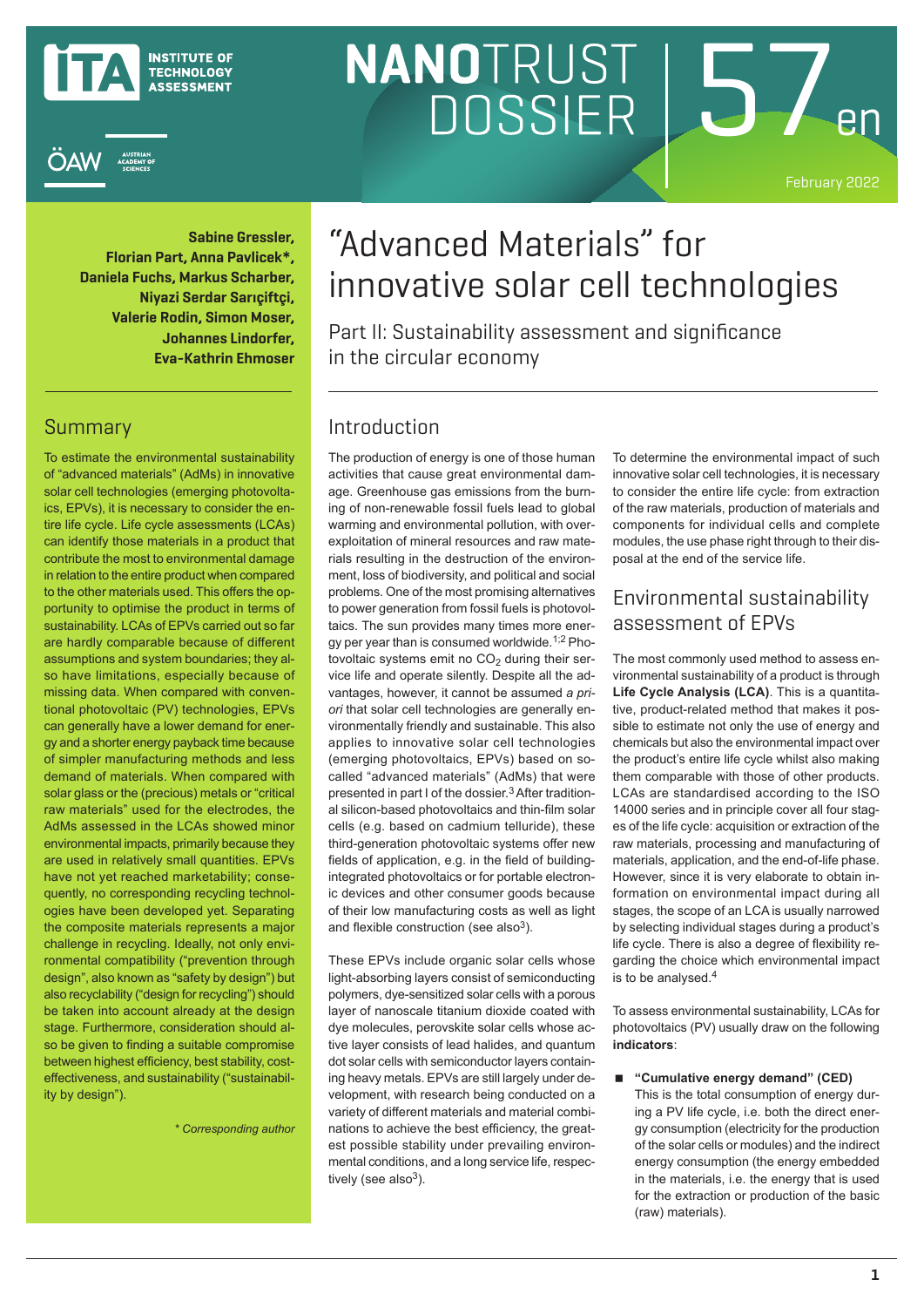- **"Greenhouse gas (GHG) emissions" or "global warming potential" (GWP)** A measure for a chemical compound's relative contribution to the greenhouse effect. It indicates how much a specific mass of a greenhouse gas (GHG) contributes to global warming compared with the same mass of  $CO<sub>2</sub>$ .
- **"Energy Payback Time" (EPBT)** This is the time that a solar cell requires to produce the energy required for its manufacture.

In an LCA, the environmental impact of a product or an individual solar cell or an entire PV system is analysed using different methods for different **impact categories**. These include, for example:<sup>5</sup>

- Ecotoxicology (marine, freshwater, terrestrial)
- Human toxicology (carcinogenic, non-carcinogenic)
- **Land use**
- Resource depletion (water, fossil, mineral)
- Acidification (soil, water bodies)
- Eutrophication (land, water)
- **Particulate matter**
- Ionising radiation
- Climate change
- Depletion of the ozone layer

Additional impact categories are also possible. The ISO standard does not specify which impact categories are to be investigated, leaving the choice to the compilers of the LCA.5 The required data for LCAs on PV technologies are mostly taken from (commercially) available databases (also referred to as life cycle inventories, LCIs<sup>6</sup>) and, if necessary, supplemented by the analysts' own assumptions, using primary data from published studies or nonpublished company data on specific processes.

Comparing different LCAs of PV systems with each other is generally difficult because analysts can freely choose from a variety of environmental categories and methods that are to be investigated.7 In addition, system boundaries are also defined differently, and mostly only the first two stages are investigated, namely the acquisition of raw materials and the manufacturing phase ("cradle-to-gate" LCA). Only few LCAs also cover the end-of-life phase ("cradle-to-grave" LCA). Creators are also free to choose the so-called functional unit, i.e. the reference value. In most cases, the units used for this purpose are power in "kWp"8, amount of electricity produced in "kWh" or 1 m² area of the solar cell. Primary data, e.g. consumption of electricity or chemicals, are scarce or incomplete for some manufacturing processes, and there is a general lack of data for the disposal or recycling phase. Often, LCAs also use secondary data from other analyses.

There are major differences with regard to the indicators, parameters, and impact categories analysed. Consequently, some studies only use the key figures EPBT or CED. Amongst the environmental categories, the most frequently calculated ones are the greenhouse gas emissions or the global warming potential. With regard to assessing environmental impact, different methods exist.9 In some LCAs, the results are displayed in normalised form; this makes comparison with results of other studies even more difficult.7 Another point of criticism of the LCAs on PV systems carried out so far is that they do not provide a complete picture of potential environmental impact and health effects because these often do not consider the latest developments. Examples include the expanding markets in emerging countries such as China, India, and Malaysia, but also the different types of systems such as off-grid PV systems, large-scale systems in desert areas, building-integrated systems, and technological innovations.10 In the context of EPVs, LCAs are also subject to great uncertainties as development is often still at the experimental stage, meaning only laboratory data can be used. At present, it is difficult to assess how commercial production might affect the results of LCAs. Industrial production has the potential to reduce environmental damage because production in the laboratory is less efficient in terms of use of materials and energy than commercial production.<sup>7</sup>

LCAs for EPVs have so far been carried out on the basis of the most commonly used materials. The majority of innovative, environmentally friendly materials, such as natural or organic dyes, have not yet been evaluated because data on energy and chemical consumption for production is mostly still lacking.<sup>11</sup> The end-of-life phase also plays a decisive role in LCAs for PVs in general although this has only been considered in a few studies to date because specific data and information on recycling processes are missing. In some LCAs it was assumed that inorganic materials can be landfilled, plastics can be incinerated, and some materials, especially metals and glass, can be recycled. In any case, the possibility of recycling significantly reduces environmental damage caused by PVs, especially where toxic materials such as cadmium or lead are concerned.<sup>7</sup>

A general crucial factor in LCAs of PVs is the estimated product service life because important parameters such as EPBT depend on it. Since solar cells emit virtually no emissions during their service life: the longer their service life during which they produce electricity, the better their environmental profile in LCAs. The service life of silicon-based solar cells is currently around 25 to 30 years. However, there are no reliable data on the performance of EPVs under real-life application conditions as of yet, only estimates from laboratory tests or pilot studies.<sup>7</sup> To date, however, the service life of all types of EPVs still appears to be far below that of silicon-based PVs because EPVs are susceptible to environmental factors such as temperature, humidity, light, and heat. Nevertheless, in some LCAs a service life is assumed to be similar to that of silicon-based solar cells. Strictly speaking, however, this falsifies results and is currently not yet realistic.<sup>7</sup>

Despite all the limitations, LCAs are an important method to identify those materials in a product that contribute the most to environmental damage caused by the entire product when compared to the other materials used. This allows for the identification of problematic materials, such as (1) materials that require a lot of energy during their manufacture, (2) those whose extraction is particularly harmful to the environment or whose availability is limited, as well as (3) materials that pose a risk to the environment or human health. This provides the opportunity to optimise a product in terms of environmental protection and sustainability.

## Life Cycle Analyses for EPVs

In the LCAs conducted so far, EPVs have shown to have a lower demand for energy and a shorter EPBT when compared with conventional PV technologies. This is because of their efficiency, their low production costs, and their environmental friendliness. Negative environmental impact because of heavy metal content in the active layers is negligible compared with silicon-based commercial PVs.12 This is due to the fact that the semiconductor layers are in the nanometre range, i.e. only relatively small amounts of materials are used for these layers. The largest share by mass (more than 90 percent by weight) in EPVs is apportioned to the glass substrate on which the layers are deposited. For this reason, LCAs carried out to date have shown that e.g. solar or safety glass has the greatest environmental impact: because of the high demand for energy during the production of the glass and the rare earth metals for the transparent electrode.<sup>7</sup>

Solar cell components, such as the electrode, can consist of so-called "critical raw materials".13 Raw materials are considered "critical" when originating mostly from other than EU countries and for which global competition is becoming increasingly fierce. Economic significance and risk to supplies are the two most important parameters when determining whether a raw material is classified as "critical". The EU sources 98% of rare earths from China, 98% of the demand for borate from Turkey, and 71% of platinum and an even higher proportion of platinum group metals such as iridium, rhodium, and ruthenium from South Africa.14 The EU is 75-100% dependent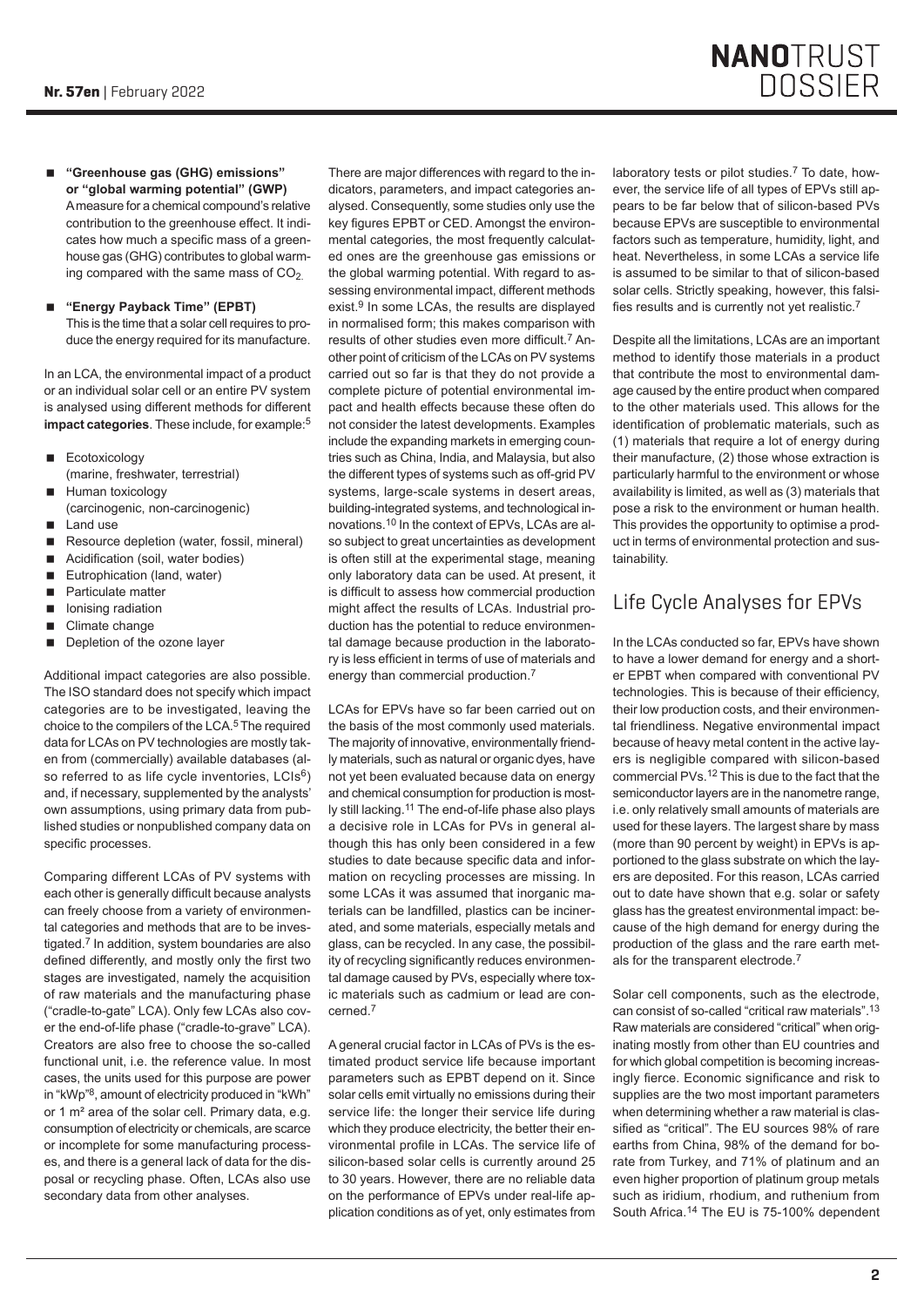on imports for most "critical raw materials". Resource security can only be achieved if measures are taken to diversify the supply. Primarily, only those raw materials should be used for which there is no risk to supply, and those materials which can be recovered as part of the circular economy. The European Commission publishes a list of "critical raw materials" to design a better supply policy. This list is reviewed and updated every three years.<sup>15</sup>

The environmental impact of **organic solar cells** correlates strongly with the use of fullerene derivatives such as phenyl-C61-butyric acid methyl ester (PCBM) used as an absorber layer because this material is the one with the highest input of energy. The production of fullerenes<sup>16</sup> is very energy-intensive because, amongst other things, during synthesis from graphite, only approximately 30% fullerenes can be obtained, with the remainder accumulating as soot.17 "Cradle-to-gate" LCAs of 15 different materials that can be used as active layer in organic solar cells showed that fullerenes and their derivatives have the highest CED.1 Other materials such as polymers or "small molecules"18 perform better. A more detailed analysis showed that functionalised fullerenes have a higher CED than non-functionalised ones. Whilst pure  $C_{60}$  fullerenes, which are produced by pyrolysis, have an energy consumption of 12.7 GJ/kg, energy consumption increases to 64.7 GJ/kg for PCBM because of additional steps during synthesis.17 The silver used as electrode material also shows up in LCAs as one of the main materials responsible for environmental impact in many categories.<sup>19</sup> Especially the mining of silver, which is associated with sulphurous and acidic waste water, causes major environmental damage.

In the production of **dye-sensitized solar cells**, the use of glass as a substrate and platinum as an electrode is particularly problematic from an ecological point of view. LCAs have shown that glass substrates coated with indium tin oxide (ITO) are mainly responsible for dye solar cells' high energy consumption and their environmental impact. In these applications, glass has the largest share by mass, with its production consuming lots of energy, whilst indium ranks high amongst "critical raw materials" affected by insecurity regarding supply.<sup>1</sup> A coating with fluorinedoped tin(IV) oxide shows less environmental impact. Replacing glass as a substrate with the plastic polyethylene terephthalate (PET) reduced environmental impact in an LCA in all categories examined, with the EPBT for this variant being the lowest with 0.73 years.<sup>20</sup> However, PET is not as temperature resistant as glass, necessitating the use of lower coating temperatures, which can result in poorer performance. Unlike glass, PET has the advantage that solar cells can be manufactured using cost-effective "roll-to-roll"

processes, producing solar cells that are light and flexible, which expands their fields of application.21 Dye-sensitized solar cells with organometallic dyes based on ruthenium show the best efficiency. However, this dye can only be produced through multistep reaction, using problematic solvents and expensive chromatographic purification processes<sup>22</sup>. Consequently, this dye is responsible for a large share of the environmental impact in a "cradle-to-gate" assessment of dye solar cells.<sup>1</sup> Because of the very small quantity used, the dye is nevertheless less problematic in terms of environmental damage than, for example, the electrode material platinum which is one of the "critical raw materials" whose primary mining is associated with major environmental damage.<sup>11</sup>

Instead of ruthenium-based dyes, many organic dyes that are abundant in nature can be used. These include for instance anthocyanins, which are responsible for the red, blue, and violet colours of many plants and fruits, as well as tannins, carotenoids, flavonoids or the green plant pigment chlorophyll.22 Environmental benefits of natural dyes include biodegradability, low manufacturing costs, and reduction in the use of precious metals and "critical raw materials".<sup>11</sup> Nevertheless even organic dyes are not *a priori* sustainable. The dye itself or the solvents required for its production can be toxic and/or expensive, and byproducts can be environmental pollutants, too.<sup>11</sup> The organic dyes tested to date also perform relatively badly because of the low interaction between the dye and the semiconductor surface.

In **perovskite solar cells**, the materials that show the greatest environmental impact in LCAs are also the glass used, the gold used as electrode material, and other precious metals such as silver or platinum. In the manufacturing processes, deposition of the back contact and the electrolyte deposition as well as the preparation of the solar glass substrates are the areas with the greatest environmental impact.7 According to the LCAs conducted to date, the lead halide semiconductor layer of perovskite solar cells is not the material with the greatest concerns regarding toxicity for humans and the environment because of the small amounts used. The perovskite layer's thickness is less than 500 nm, with the lead content of a perovskite solar cell being less than 1 g/m<sup>2,23</sup> However, LCAs cannot directly assess the complex interactions between chemicals and biological systems.24 The toxicity of lead should therefore not be underestimated, and any unintentional release prevented. This can be done primarily through suitable encapsulation material and specialised recycling systems. Because of its toxicity, the use of lead has already been limited or completely banned in many applications in the EU. The EU directive "Restriction of Hazardous Substances Directive" (RoHS) sets the permitted concentration for lead at 0.1 percent by weight or 1,000 ppm.25 The restriction applies to "homogeneous material"26 in a product. Whether the lead-containing perovskite layer in the solar cells can be considered such homogeneous material is still a matter of debate. In any case, the directive does not cover groundmounted PV systems, it only affects consumer products. If perovskite solar cells were to be used in e.g. portable electronic devices, and the leadcontaining perovskite layer to be classified as homogeneous material, their use in consumer products would then be prohibited because the lead content would exceed 0.1 percent by weight. Moreover, the lead content could also be the reason for restrained consumer behaviour and influence the decision to purchase such products.<sup>1</sup> Since lead halides are watersoluble, there are concerns that these could leach out of damaged solar panels or into landfill and enter the environment and groundwater.<sup>23</sup> However, in order to assess potential harm to the environment, more data are necessary.<sup>27</sup>

So far, only one single LCA has been carried out on **quantum dot solar cells**. This LCA has shown that, when compared with conventional thin-film solar cells based on cadmium telluride, quantum dot solar cells have less environmental impact because fewer materials are used. However, the energy required to produce the quantum dots (QDs) is higher than for alternative absorber materials.28 Moreover, almost nothing is known about the behaviour, stability, and fate of QDs in the environment, nor about their metabolism in vertebrates or excretion routes.<sup>29</sup> However, the results of the few rodent and *in vitro* cell culture studies conducted so far suggest that the nanoscale QDs may pose an environmental and health risk under certain conditions.<sup>29</sup> When using QDs made of lead sulphide (PbS), there is a risk that toxic lead ions may be released.30 In general, however, the risk of human exposure is considered to be low because of the very small quantities used.<sup>31</sup>

#### Significance of AdMs in the circular economy

At present, EPVs in the so-called end-of-life phase (EoL) do not yet play a role in terms of quantity because they have not reached marketability yet. It is therefore obvious that no recycling technologies have yet been adopted or newly developed for EPVs on a pilot or industrial scale. Once, and in line with silicon-based solar cells, a minimum EoL quantity<sup>32</sup> for recycling has been established, recovery of the glass substrates on which EPVs are built, as well as recovery of the metals such as copper, silver, gold, indium, tin or aluminium could be of economic interest. The recovery of indium, tin or titanium, which are contained in the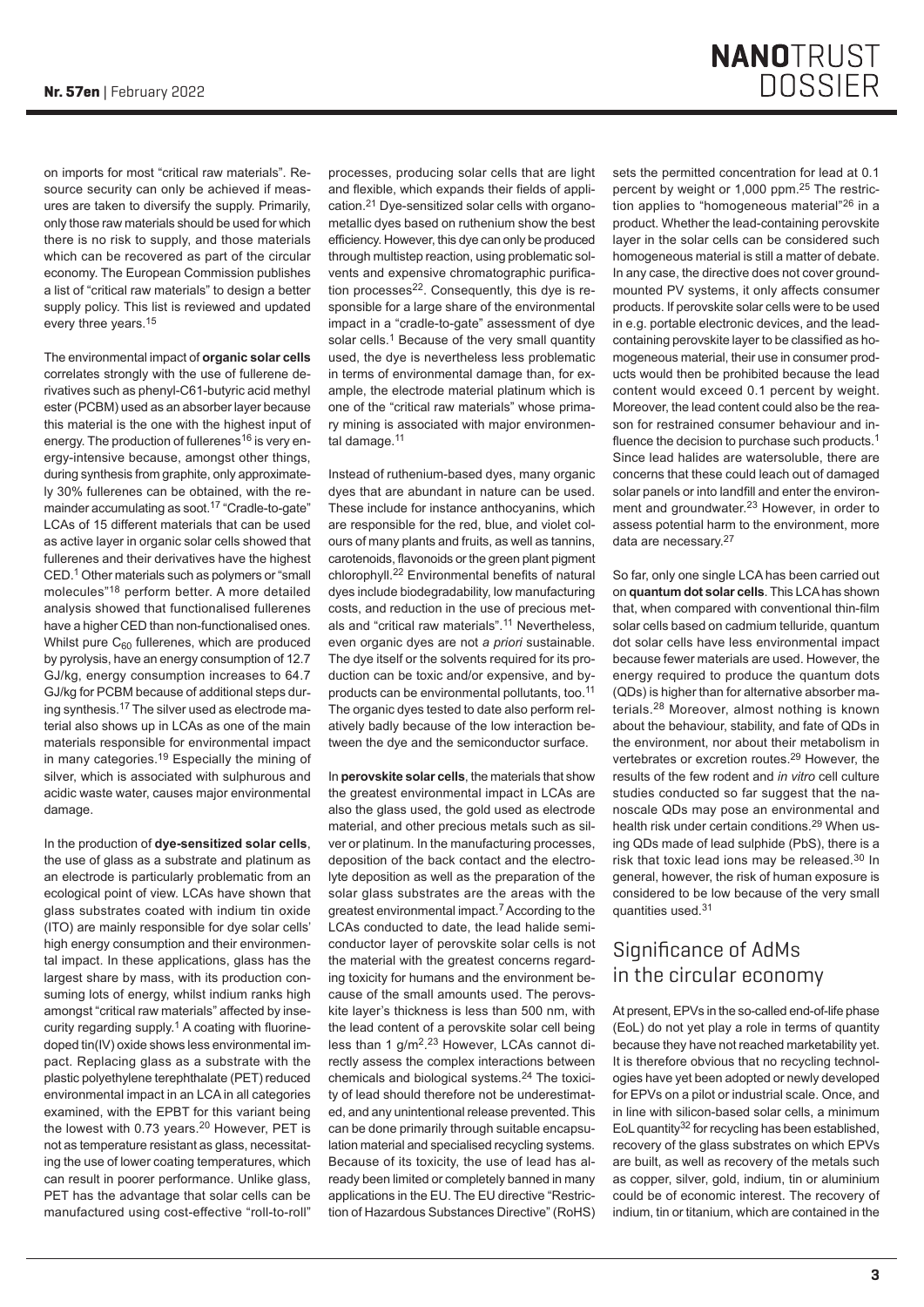transparent electrode or in the active layers of EPVs (see also<sup>3</sup>), will play a very important role in recycling in the near future, since the EU has classified these materials as "critical raw materials".<sup>14</sup> The greatest challenge in the recycling of solar cells is to separate composite materials so that secondary raw materials obtained from individual fractions can be recovered in the purest form and in the most energy-efficient way possible. In most cases, solar cells are hermetically encapsulated in plastic films made of ethylene-vinyl acetate copolymers (EVA) or in epoxy resins to protect the active layers from environmental exposure to e.g. oxygen or water (vapour) ingress in the long term. The separation process of this composite material is also called delamination. In the future, mechanical, chemical or thermal separation processes that are already applied to siliconbased solar cells could be adapted for EPVs.

Mechanical crushing processes, such as shredders, metal separators, screens or optical separation processes are used to separate the glass substrate, which in turn can be fed into flat glass recycling. During these processes, it is especially important to ensure that the recovered glass fractions are not excessively contaminated with metal residues (e.g. aluminium, lead, copper or silver), which can significantly disrupt the glass recycling process. Depending on the composition of the material and the level of contamination, the individual fractions obtained during mechanical separation can be further treated by chemical etching techniques. The metallic fractions can be fed into hydro- or pyrometallurgical processes either directly after the mechanical pretreatment or after further chemical treatment. The fine fractions or residues resulting from the separation processes are subjected to thermal treatment depending on the organic carbon content and heavy metal contents before the resulting solid combustion residues are deposited in so-called residual material landfill sites.

Delamination of the glass-plastic-metal composite can also be carried out by means of thermal processes. The organic components (plastic films, silicone adhesions, etc.) are either burnt under oxidative conditions or thermally recycled using pyrolysis (under oxygen depletion) to obtain pyrolysis gas. The remaining metallic or inorganic components can in turn be fed into metallurgical processes to recover metal alloys of different qualities. In the future, novel physical separation processes, such as so-called highvoltage fragmentation (HVF), could also be used on the composite materials. HVF has already been used to process the so-called black mass<sup>33</sup> of lithium-ion batteries, with the current collector foil made of aluminium being separated by pulsating voltage.<sup>34</sup> Compared with conventional mechanical separation technologies, HVF currently involves relatively high operating as well as investment costs because of the voltage required.35 One promising, innovative, and costeffective separation process is the physical separation of the composites using high-intensity light pulses that require little energy.<sup>36</sup>

In summary, currently used recycling processes are very elaborate and costly, often using a combination of mechanical, chemical, and thermal processes, with the choice depending on economic and recycling efficiency. In the future, the recycling industry faces major challenges, especially regarding the recovery of "critical raw materials" as well as AdMs from EVPs, such as the transparent electrode made of ITO or fluorinedoped tin (IV) oxide, from the complex material composites. In terms of the circular economy, existing recycling processes must be adapted or new innovative processes must be developed. Another approach would be to pay attention to recyclable materials already during the design phase (also called ecodesign or "design for recycling"). For example, flexible, biodegradable and thus recyclable EPVs have already been developed.37 Furthermore, secondary raw materials, such as "critical raw materials" recovered from old electrical devices, printed circuit boards of PCs or from other waste streams, could also be used more intensively in the production of solar cells.38 With this in mind, in order to be able to guarantee a sustainable circular economy in the future, manufacturing costs and legal frameworks (extended manufacturer responsibility) will be of great importance, as will be a compromise between material quality, service life, and efficiency of a solar cell. A new mindset with regard to "sustainability by design" could also take place in that EPVs could be used more often in the future, since e.g. organic solar cells use relatively small quantities of "critical raw materials" when compared with conventional thin-film technologies (e.g. Cu(In,Ga)Se<sub>2</sub> or GaAs semiconductors) and silicon-based solar cells (Si wafers).

# Recommendations for the development of EPVs with low environmental impact

Refining EPVs requires a compromise that takes into account the most suitable material in terms of sustainability, the highest attainable efficiency and service life, and economic efficiency. Only materials that are non-toxic, inexpensive, and sufficiently available in the long term should be selected. Moreover, they should be obtained from waste wherever possible and be reusable or recyclable.11 The following measures in particular could help make EPVs more environmentally friendly and sustainable:

Research into alternative electrode materials to replace rare and expensive materials such as gold, silver, and platinum, which are responsible for most environmental damage and impact.<sup>19</sup>

**NANOTRUST** 

**DOSSIER** 

- "Critical raw materials" such as platinum, ruthenium or indium as well as complex, expensive, and complicated manufacturing processes should generally be avoided.<sup>11</sup>
- Lead-containing semiconductor materials should be replaced to prevent environmental and health risks that cannot be quantified at present. Such replacements would also prevent possible negative consumer behaviour as well as restrictions because of potential legal regulations.<sup>1</sup>
- Alternative encapsulating materials, for instance biodegradable plastics, should be developed to replace PET.19 However, because of their low resistance to environmental factors, these would currently only be suitable for products with a short service life.
- The "Green Chemistry" principle should be applied, especially with regard to the solvents used.<sup>1</sup>
- Consideration should be given to the entire life cycle already at the design stage of a PV technology – from the manufacturing to the disposal phase ("sustainability by design").19
- Recycling should already be considered at the design stage ("design for recycling"). Developing environmentally friendly processes to separate individual layers (delamination) without the use of problematic solvents is essential.<sup>23</sup>

However, alongside measures in the field of research and development, the sustainability of EPVs can also be promoted through the development of appropriate political frameworks:

 Regulation of the end-of-life management by establishing a take-back system to increase material recovery, thereby reducing environmental impact. In this context, it is important to pay attention to the possible uses of EPVs, as treatment obligations in waste legislation may differ: e.g. EPVs in buildings must be disposed of differently than portable electronic devices. Extended manufacturer responsibility should be applied, but without generating a competitive advantage for other forms of power generation.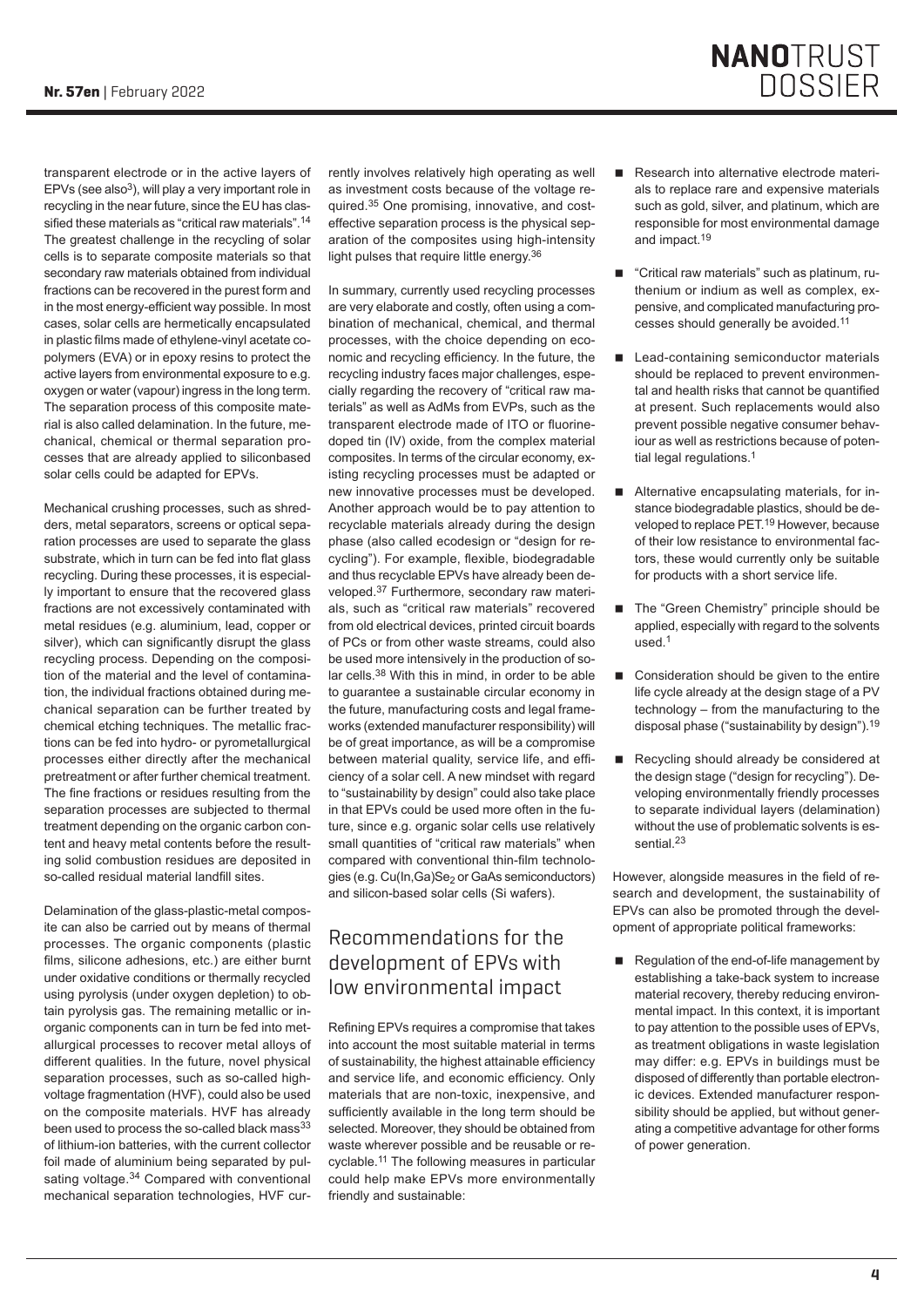- Recovery, especially of lead and  $TiO<sub>2</sub>$  though currently not advantageous for economic reasons, would be welcomed for ecological reasons. Recycling the glass used makes sense from both an ecological and an economic point of view.<sup>1</sup>
- The production of solar systems should be relocated to countries with high environmental standards (e.g. because of strict emission standards or high technological efficiency). Installation and operation should take place in countries with high solar irradiation to maximise environmental benefits of PV technology.<sup>19</sup>
- Specific regulations for nanomaterials or AdMs used may be needed if there is a risk of release into the environment.<sup>23</sup>
- Although the importance of environmental sustainability of solar cell technologies is known to research, there is still a danger that this goal will be sacrificed for higher energy yields. It is worth promoting research that bridges the gap between basic research and economic feasibility. Environmental as well as social sustainability should be continuously reviewed and monitored to facilitate future developments in the sense of "sustainability by design".<sup>4</sup>

## Conclusion

EPVs offer new fields of application and can be more environmentally friendly and sustainable than conventional silicon-based PV systems because they use less amounts of materials and their manufacturing requires less energy. However, some EPV materials are problematic where both environmental protection and human health are concerned, and there are opportunities for optimisation in terms of sustainability. Since EPV technologies are only just evolving, the possibility of intervening through targeted research funding or regulation is still possible. It would therefore be desirable to find a compromise between highest efficiency, best stability, costeffectiveness, and environmental sustainability already early during research and development. In terms of a circular economy, recyclability should already be taken into account at the design stage in order to be able to recover valuable metals, "critical raw materials", and materials such as glass and plastics.

# Anmerkungen und Literaturhinweise

- <sup>1</sup> Mariotti, N., Bonomo, M. and Barolo, C. (2020a): Reliability and Ecological Aspects of Photovoltaic Modules. Gok, A. (ed), IntechOpen.
- <sup>2</sup> See: "Kann die Sonne den Weltenergiebedarf decken?". SOLARWATT GmbH. [https://solarenergie.de/hintergrundwissen/](https://solarenergie.de/hintergrundwissen/solarenergie-nutzen/weltenergiebedarf) [solarenergie-nutzen/weltenergiebedarf](https://solarenergie.de/hintergrundwissen/solarenergie-nutzen/weltenergiebedarf).
- <sup>3</sup> Scharber, M., Rodin, V., Moser, S., Greßler, S., Part, F., Pavlicek, A., Fuchs, D., Sarıçiftçi, N.S., Lindorfer, J. and Ehmoser E.K. (2021): Advanced Materials for innovative solar cell technologies – part 1. NanoTrust-Dossier No 056en/November 2021. [http://epub.oeaw.ac.](http://epub.oeaw.ac.at/0xc1aa5576_0x003d1a97.pdf) [at/0xc1aa5576\\_0x003d1a97.pdf](http://epub.oeaw.ac.at/0xc1aa5576_0x003d1a97.pdf).
- <sup>4</sup> Lizin, S., Van Passel, S., De Schepper, E., Maes, W., Lutsen, L., Manca, J. and Vanderzande, D. (2013): Life cycle analyses of organic photovoltaics: a review. Energy & Environmental Science 6, 3136-3149.
- <sup>5</sup> Sutter J. & Merz C. (2019): P2X: Erforschung, Validierung und Implementierung von "Power-to-X" Konzepten. Ökobilanz der Herstellung und Nutzung von Oxymethylenether (OME), Öko-Institut e.V.
- <sup>6</sup> Example for life cycle inventory: "ecoinvent", see: [https://www.ecoinvent.org/.](https://www.ecoinvent.org/)
- Muteri, V., Cellura, M., Curto, D., Franzitta, V., Longo, S., Mistretta, M. and Parisi, M.L. (2020): Review on Life Cycle Assessment of Solar Photovoltaic Panels. Energies 13.
- <sup>8</sup> Kilowatt peak (kWp) is a special measurement used exclusively to measure the power of photovoltaic systems. Normally, electrical power is measured in watts. In the photovoltaic sector, the addition of "peak" serves to make it possible to compare the performance of different photovoltaic modules. This is because a photovoltaic module produces a different output under different conditions, such as at different outside temperatures. To ensure that modules with the same specified power in watts are also equivalent, the power of a photovoltaic module is always measured by the manufacturers under specified conditions, the so-called standard test conditions, and shown in the data sheet. [https://www.wegatech.de/](https://www.wegatech.de/ratgeber/photovoltaik/grundlagen/kwp-kwh/) [ratgeber/photovoltaik/grundlagen/kwp-kwh/](https://www.wegatech.de/ratgeber/photovoltaik/grundlagen/kwp-kwh/).
- Althaus H.-J., Bauer, Ch., Doka, G., Dones, R., Frischknecht, R., Hellweg, S., Humbert, S., Jungbluth, N., Köllner, T., Loerincik, Y., Margni, M. and Nemecek, T. (2010): Implementation of Life Cycle Impact Assessment Methods. Ecoinvent Report No. 3. [https://ecoinvent.org/wp-content/](https://ecoinvent.org/wp-content/uploads/2020/08/201007_hischier_weidema_implementation_of_lcia_methods.pdf) uploads/2020/08/201007\_hischier\_weidema [implementation\\_of\\_lcia\\_methods.pdf](https://ecoinvent.org/wp-content/uploads/2020/08/201007_hischier_weidema_implementation_of_lcia_methods.pdf).
- <sup>10</sup> Bakhiyi, B., Labrèche, F. and Zayed, J. (2014): The photovoltaic industry on the path to a sustainable future – environmental and occupational health issues. Environment International 73, 224-234.
- <sup>11</sup> Mariotti, N., Bonomo, M., Fagiolari, L., Barbero, N., Gerbaldi, C., Bella, F. and Barolo, C. (2020b): Recent advances in eco-friendly and costeffective materials towards sustainable dyesensitized solar cells. Green Chemistry 22(21), 7168-7218.
- <sup>12</sup> Zendehdel, M., Nia, N.Y. and Yaghoubinia, M. (2020): Reliability and Ecological Aspects of Photovoltaic Modules. Gok, A. (ed), IntechOpen.
- <sup>13</sup> European Commission & Joint Research Centre (2020): Critical Raw Materials for Strategic Technologies and Sectors in the EU. A Foresight Study. [https://rmis.jrc.ec.europa.eu/uploads/CRMs\\_for\\_](https://rmis.jrc.ec.europa.eu/uploads/CRMs_for_Strategic_Technologies_and_Sectors_in_the_EU_2020.pdf) [Strategic\\_Technologies\\_and\\_Sectors\\_in\\_the\\_](https://rmis.jrc.ec.europa.eu/uploads/CRMs_for_Strategic_Technologies_and_Sectors_in_the_EU_2020.pdf) [EU\\_2020.pdf](https://rmis.jrc.ec.europa.eu/uploads/CRMs_for_Strategic_Technologies_and_Sectors_in_the_EU_2020.pdf).
- <sup>14</sup> European Commission (2020): Communication from the Commission to the European Parliament, the Council, the European Economic and Social Committee and the Committee of the Regions. Critical Raw Material Resilience: Charting a Path towards greater Security and Sustainability. COM(2020) 474 final.
- <sup>15</sup> European Commission & Joint Research Centre (JRC) (2021): CRM list 2020. [https://rmis.jrc.](https://rmis.jrc.ec.europa.eu/?page=crm-list-2020-e294f6) [ec.europa.eu/?page=crm-list-2020-e294f6](https://rmis.jrc.ec.europa.eu/?page=crm-list-2020-e294f6).
- <sup>16</sup> Fullerenes are spherical molecules of carbon atoms. They represent the third modification of carbon, along with diamond and graphite.
- <sup>17</sup> Anctil A. and Fthenakis V. (2012): Third Generation Photovoltaics. Fthenakis, V. (ed), IntechOpen.
- 18 Unlike highmolecular mass substances such as long-chain polymers, "small molecules" are substances that have a low molecular mass. These include, for example, rylene dyes.
- <sup>19</sup> Espinosa, N., Laurent, A. and Krebs, F.C. (2015): Ecodesign of organic photovoltaic modules from Danish and Chinese perspectives. Energy & Environmental Science 8(9), 2537-2550.
- <sup>20</sup> Parisi, M.L., Maranghi, S. and Basosi, R. (2014): The evolution of the dye sensitized solar cells from Grätzel prototype to up-scaled solar applications: A life cycle assessment approach. Renewable and Sustainable Energy Reviews 39, 124-138.
- <sup>21</sup> Søndergaard, R., Hösel, M., Angmo, D., Larsen Olsen, T.T., Krebs, F.C., 2012. Roll-to-roll fabrication of polymer solar cells. Mater. Today 15, 36-49. [https://doi.org/10.1016/S1369-](https://doi.org/10.1016/S1369-7021(12)70019-6) [7021\(12\)70019-6.](https://doi.org/10.1016/S1369-7021(12)70019-6)
- <sup>22</sup> Meneghetti, M., Talon, A., Cattaruzza, E., Celotti, E., Bellantuono, E., Rodriguez-Castellon, E., Meneghetti, S. and Moretti, E. (2020): Sustainable Organic Dyes from Winemaking Lees for Photoelectrochemical Dye-Sensitized Solar Cells. Applied Sciences 10.
- <sup>23</sup> Kadro, J.M. and Hagfeldt, A. (2017): The Endof-Life of Perovskite PV. Joule 1, 29-46.
- <sup>24</sup> Bae, S.-Y., Lee, S.Y., Kim, J.-w., Umh, H.N., Jeong, J., Bae, S., Yi, J., Kim, Y. and Choi, J. (2019): Hazard potential of perovskite solar cell technology for potential implementation of "safeby-design" approach. Scientific Reports 9.
- <sup>25</sup> Directive 2011/65/EU of the European Parliament and the Council of 8. June 2011 on the restriction of the use of certain hazardous substances in electrical and electronic equipment. Official Journal of the European Union. L 174/88.